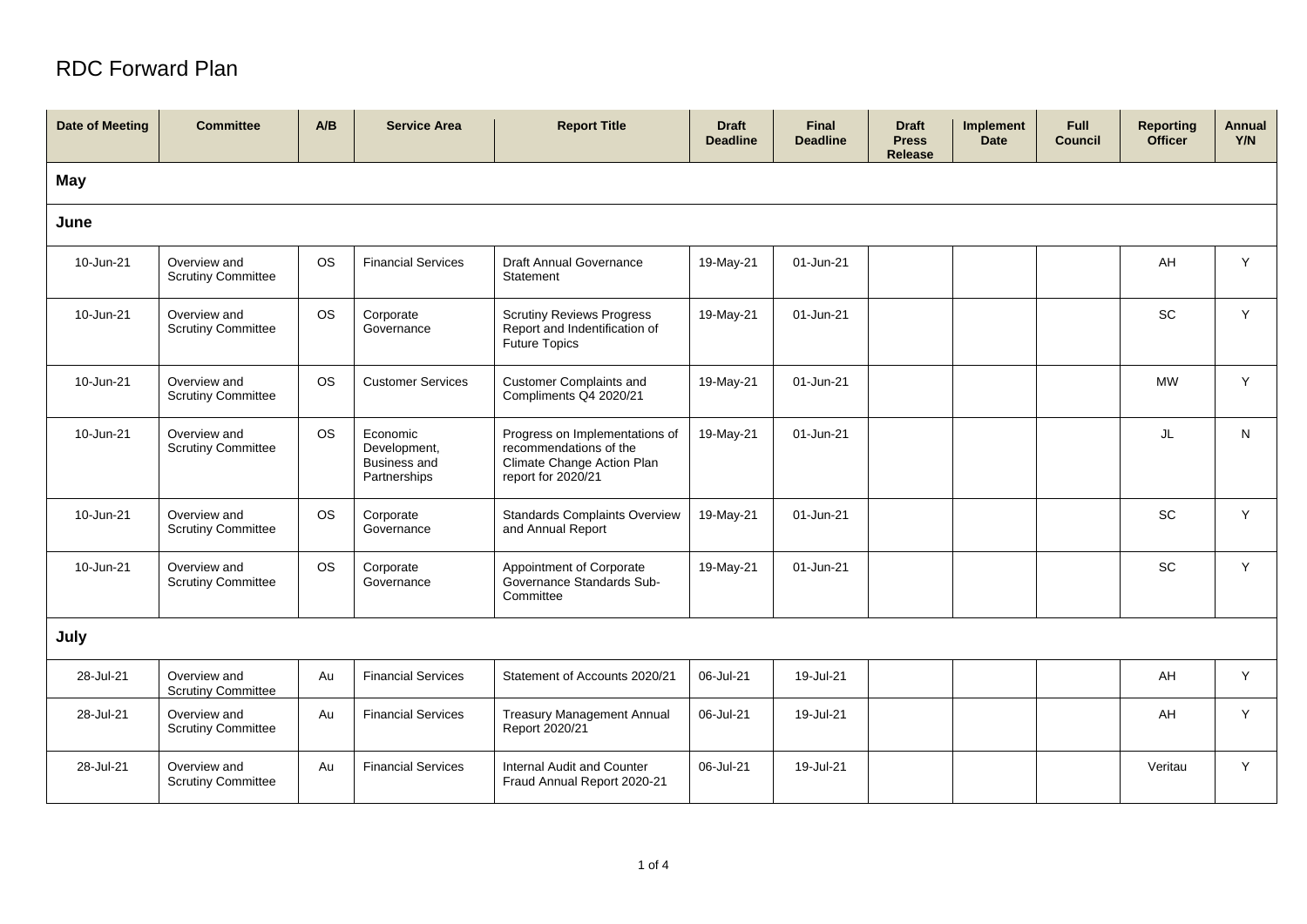| <b>Date of Meeting</b> | <b>Committee</b>                          | A/B       | <b>Service Area</b>                                             | <b>Report Title</b>                                                       | <b>Draft</b><br><b>Deadline</b> | <b>Final</b><br><b>Deadline</b> | <b>Draft</b><br><b>Press</b><br><b>Release</b> | <b>Implement</b><br><b>Date</b> | <b>Full</b><br><b>Council</b> | <b>Reporting</b><br><b>Officer</b> | Annual<br>Y/N |
|------------------------|-------------------------------------------|-----------|-----------------------------------------------------------------|---------------------------------------------------------------------------|---------------------------------|---------------------------------|------------------------------------------------|---------------------------------|-------------------------------|------------------------------------|---------------|
| 28-Jul-21              | Overview and<br><b>Scrutiny Committee</b> | Au        | <b>Financial Services</b>                                       | <b>Counter Fraud Framework</b><br>Update                                  | 06-Jul-21                       | 19-Jul-21                       |                                                |                                 |                               | Veritau                            | Y             |
| 28-Jul-21              | Overview and<br><b>Scrutiny Committee</b> | Au        | <b>Financial Services</b>                                       | Internal Audit Plan 2021/22                                               | 06-Jul-21                       | 19-Jul-21                       |                                                |                                 |                               | AH                                 | Y             |
| 28-Jul-21              | Overview and<br><b>Scrutiny Committee</b> | Au        | <b>Financial Services</b>                                       | <b>Risk Management Update</b>                                             | 06-Jul-21                       | 19-Jul-21                       |                                                |                                 |                               | SC                                 | Y             |
| 28-Jul-21              | Overview and<br><b>Scrutiny Committee</b> | Au        | <b>Financial Services</b>                                       | Annual Governance Statement                                               | 06-Jul-21                       | 19-Jul-21                       |                                                |                                 |                               | AH                                 | Y             |
| 28-Jul-21              | Overview and<br><b>Scrutiny Committee</b> | <b>OS</b> | Economic<br>Development,<br><b>Business and</b><br>Partnerships | Everyone Active Annual Report                                             | 06-Jul-21                       | 19-Jul-21                       |                                                |                                 |                               | AT                                 | Y             |
| 28-Jul-21              | Overview and<br><b>Scrutiny Committee</b> | <b>OS</b> | Corporate<br>Governance                                         | Review of Workplan                                                        | 06-Jul-21                       | 19-Jul-21                       |                                                |                                 |                               | SC                                 | Y             |
| 30-Sep-21              | Overview and<br><b>Scrutiny Committee</b> | <b>OS</b> | <b>Customer Services</b>                                        | <b>Customer Complaints and</b><br>Compliments Q1 2021/22                  | 08-Sep-21                       | 21-Sep-21                       |                                                |                                 |                               | <b>MW</b>                          | Y.            |
| 30-Sep-21              | Overview and<br><b>Scrutiny Committee</b> | <b>OS</b> | <b>Customer Services</b>                                        | <b>LGO Annual Review Letter</b><br>2020/21                                | 08-Sep-21                       | 21-Sep-21                       |                                                |                                 |                               | <b>MW</b>                          | Y.            |
| 30-Sep-21              | Overview and<br><b>Scrutiny Committee</b> | <b>OS</b> | Corporate<br>Governance                                         | <b>Scrutiny Review Progress</b><br>Report                                 | 08-Sep-21                       | 21-Sep-21                       |                                                |                                 |                               | SC                                 | Y             |
| 30-Sep-21              | Overview and<br><b>Scrutiny Committee</b> | <b>OS</b> | Corporate<br>Governance                                         | Review of Workplan                                                        | 08-Sep-21                       | 21-Sep-21                       |                                                |                                 |                               | <b>SC</b>                          | Y             |
| 30-Sep-21              | Overview and<br><b>Scrutiny Committee</b> | <b>OS</b> | Economic<br>Development,<br><b>Business and</b><br>Partnerships | Implementation of<br>recommendations of the<br>Climate Change Action Plan | 08-Sep-21                       | 21-Sep-21                       |                                                |                                 |                               | JL                                 | Y             |
| October                |                                           |           |                                                                 |                                                                           |                                 |                                 |                                                |                                 |                               |                                    |               |
| 21-Oct-21              | Overview and<br><b>Scrutiny Committee</b> | <b>OS</b> | Corporate<br>Governance                                         | Timetable of Meetings 2022-<br>2023                                       | 29-Sep-21                       | 12-Oct-21                       |                                                |                                 |                               | SC                                 | Y             |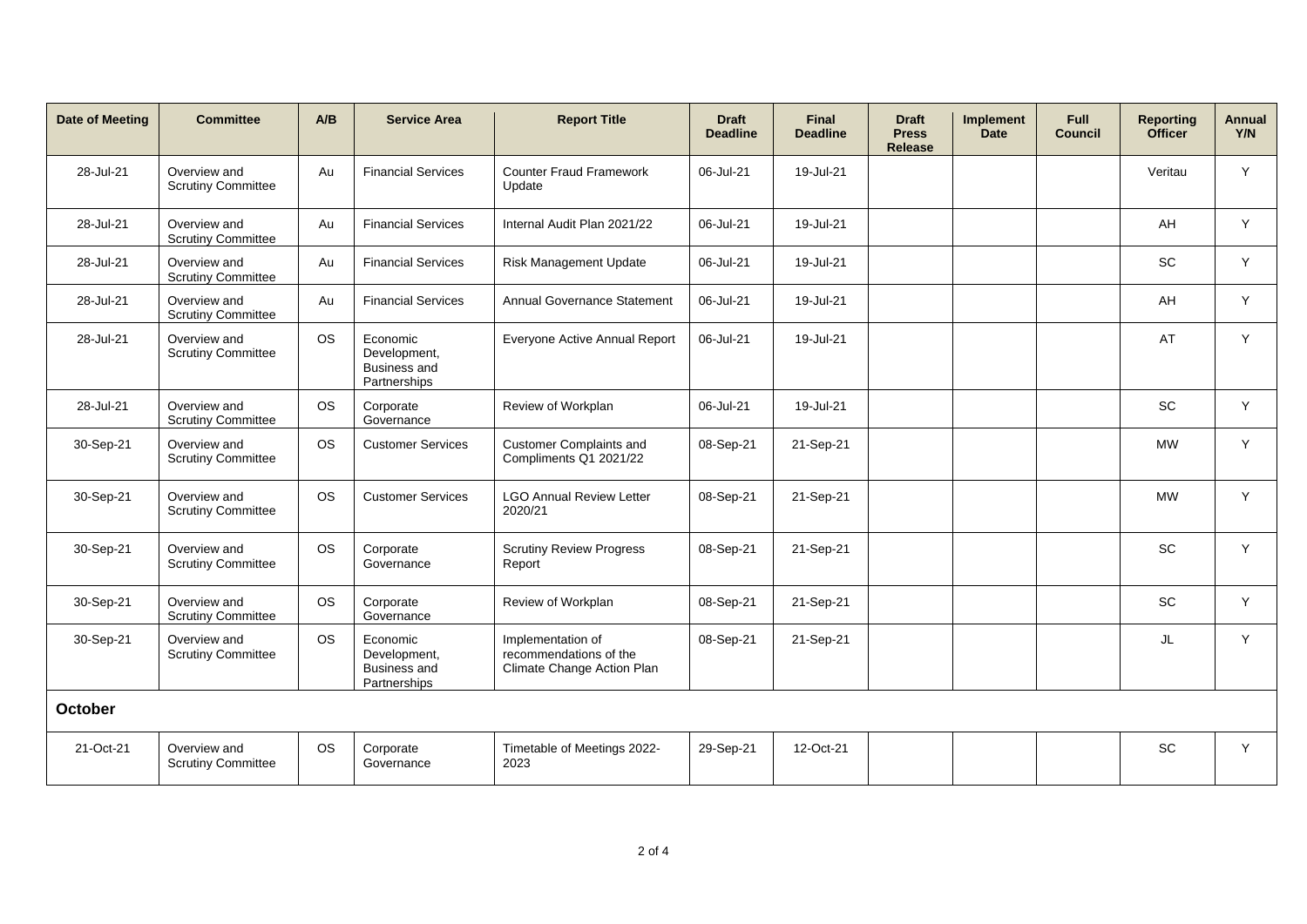| <b>Date of Meeting</b> | <b>Committee</b>                          | A/B       | <b>Service Area</b>       | <b>Report Title</b>                                                           | <b>Draft</b><br><b>Deadline</b> | <b>Final</b><br><b>Deadline</b> | <b>Draft</b><br><b>Press</b><br><b>Release</b> | <b>Implement</b><br><b>Date</b> | <b>Full</b><br><b>Council</b> | <b>Reporting</b><br><b>Officer</b> | Annual<br>Y/N |
|------------------------|-------------------------------------------|-----------|---------------------------|-------------------------------------------------------------------------------|---------------------------------|---------------------------------|------------------------------------------------|---------------------------------|-------------------------------|------------------------------------|---------------|
| 21-Oct-21              | Overview and<br><b>Scrutiny Committee</b> | Au        | <b>Financial Services</b> | First Internal Audit and Counter<br><b>Fraud Progress Reports</b><br>2021/22  | 29-Sep-21                       | 12-Oct-21                       |                                                |                                 |                               | Veritau                            | Y             |
| 21-Oct-21              | Overview and<br><b>Scrutiny Committee</b> | Au        | <b>Financial Services</b> | Update of Internal Audit Charter                                              | 29-Sep-21                       | 12-Oct-21                       |                                                |                                 |                               | Veritau                            | Y             |
| 21-Oct-21              | Overview and<br><b>Scrutiny Committee</b> | Au        | <b>Financial Services</b> | External Audit Annual Audit<br>Letter 2020/21                                 | 29-Sep-21                       | 12-Oct-21                       |                                                |                                 |                               | AH                                 | Y             |
| 21-Oct-21              | Overview and<br><b>Scrutiny Committee</b> | Au        | <b>Financial Services</b> | <b>External Audit Annual Fee</b><br>Letter 2021/22                            | 29-Sep-21                       | 12-Oct-21                       |                                                |                                 |                               | AH                                 | Y             |
| 21-Oct-21              | Overview and<br><b>Scrutiny Committee</b> | Au        | <b>Financial Services</b> | <b>Treasury Management Mid</b><br><b>Year Review</b>                          | 29-Sep-21                       | 12-Oct-21                       |                                                |                                 |                               | AH                                 | Y             |
| <b>November</b>        |                                           |           |                           |                                                                               |                                 |                                 |                                                |                                 |                               |                                    |               |
| 18-Nov-21              | Overview and<br><b>Scrutiny Committee</b> | <b>OS</b> | Corporate<br>Governance   | <b>Standards Complaints Overview</b><br>and Annual Report                     | 27-Oct-21                       | 09-Nov-21                       |                                                |                                 |                               | SC                                 | Y             |
| 18-Nov-21              | Overview and<br><b>Scrutiny Committee</b> | <b>OS</b> | <b>Customer Services</b>  | <b>Customer Complaints and</b><br>Compliments Q2 2021/22                      | 27-Oct-21                       | 09-Nov-21                       |                                                |                                 |                               | <b>MW</b>                          | Y             |
| <b>December</b>        |                                           |           |                           |                                                                               |                                 |                                 |                                                |                                 |                               |                                    |               |
|                        |                                           |           |                           |                                                                               |                                 |                                 |                                                |                                 |                               |                                    |               |
| January                |                                           |           |                           |                                                                               |                                 |                                 |                                                |                                 |                               |                                    |               |
| 20-Jan-22              | Overview and<br><b>Scrutiny Committee</b> | Au        | <b>Financial Services</b> | Second Internal Audit and<br><b>Counter Fraud Progress</b><br>Reports 2021/22 | 29-Dec-21                       | 11-Jan-22                       |                                                |                                 |                               | AH                                 | Y             |
| 20-Jan-22              | Overview and<br><b>Scrutiny Committee</b> | Au        | <b>Financial Services</b> | Internal Audit Plan 2022/23 -<br>Consultation                                 | 29-Dec-21                       | 11-Jan-22                       |                                                |                                 |                               | AH                                 | Y             |
| 20-Jan-22              | Overview and<br><b>Scrutiny Committee</b> | Au        | <b>Financial Services</b> | <b>External Audit Plan</b>                                                    | 29-Dec-21                       | 11-Jan-22                       |                                                |                                 |                               | AH                                 | Y             |